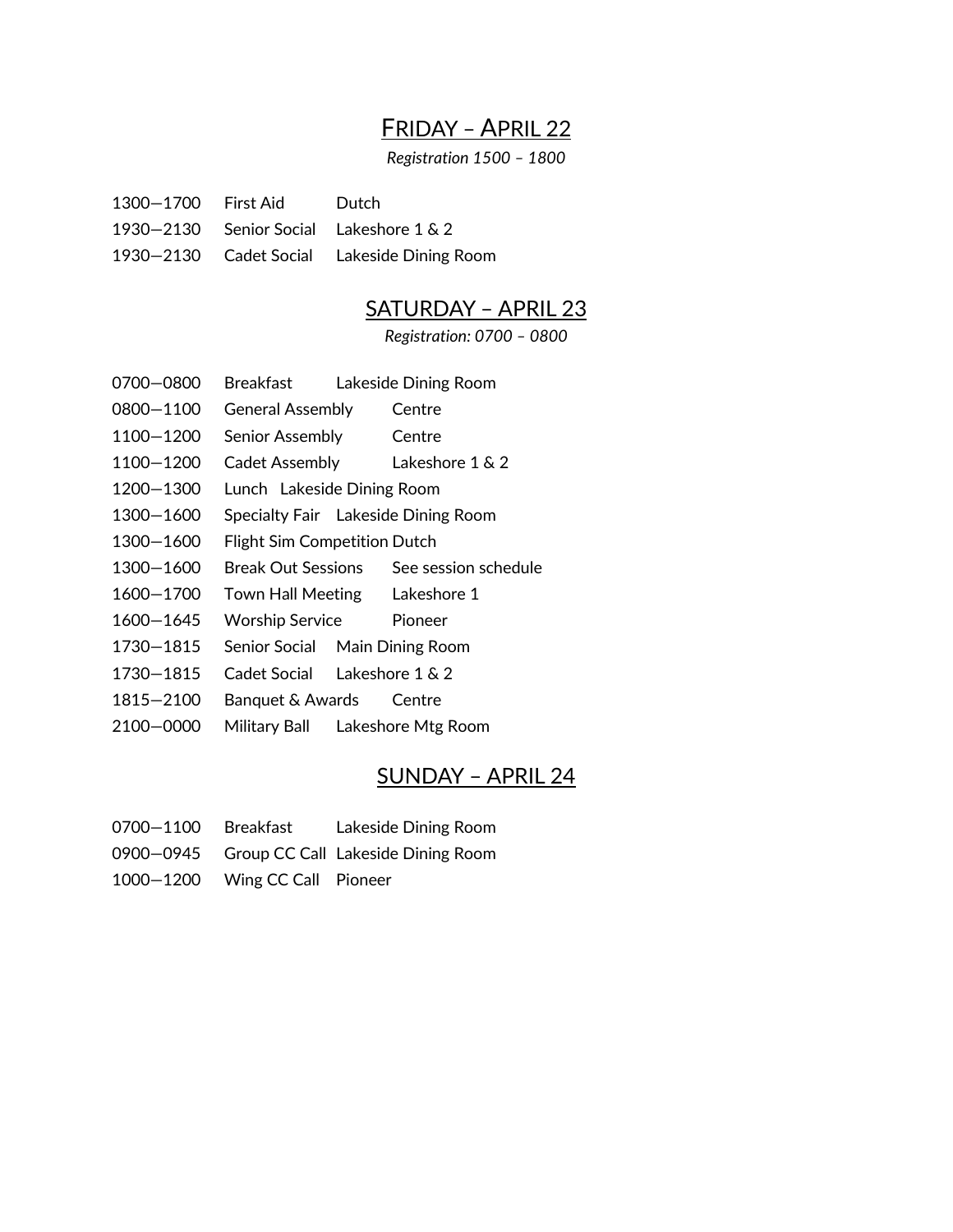## **National IT - The Good, The Bad and The New Way -**

## Lt Col David "DAD" Dlugiewicz, VC OHWG, CAP National IT Manager

Where we started and where we are going - include upcoming projects. Learn who sets the priorities and how things get added to eServices.

### **Emergency Services**

## MNWG Director of ES, Maj Tom Fitzhenry

This will be a meeting of all Emergency Services Officers at the Squadron, Wing, and Region level. We will go over what is happening in CAP, upcoming training and how to get funded training.

## **Historian -** NCR/MNWG Joint session

## Lt Col Don Mikitta (Maj Nelson Colon)

How does the Civil Air Patrol tell the story of its volunteer service to America and entice new members to consider joining in the work? The CAPR 110-1 prescribes the orderly and annual collection of historical activity in the North Central Region.

Pursuing the specialty of Historian, we will discuss the regulation and hints to reporting, submitted reports and open the Minnesota Wing History file cabinet.

## **Effective Award Writing**

## Lt Col Anna-Marie Bistodeau, NCR

How to write an effective award nomination. Which awards need to be on a designated form. Gain some tips from the NCR Awards Board Chair on effective nomination procedures and how award nominations are reviewed and evaluated.

## **Fundraising – Involving your community**

## 2dLt Liz Botkin

Fundraising—Learn how to raise funds for your squadron and comply with the Financing regulations.

#### **Teaching 101 – How to Command a room and lead great classes**

C/Capt Abbigail Fritze

Learn the tips on how to grab the attention of your cadet corps and feel more confident teaching classes to your fellow cadets at your squadron meetings.

#### **So, you want to be a Spaatz Cadet?**

## C/Lt Col Petri

Being a Phase IV cadet and aiming for the Spaatz Award takes motivation, commitment, and planning. Learn strategies to reach your goals from a panel of Phase IV cadets in this open forum session.

#### **Spice Up Your Aerospace Education Events!**

MNWG Asst. DAE Maj Jim Zurales / NCR Asst. DCS/AE Maj Justin McDowell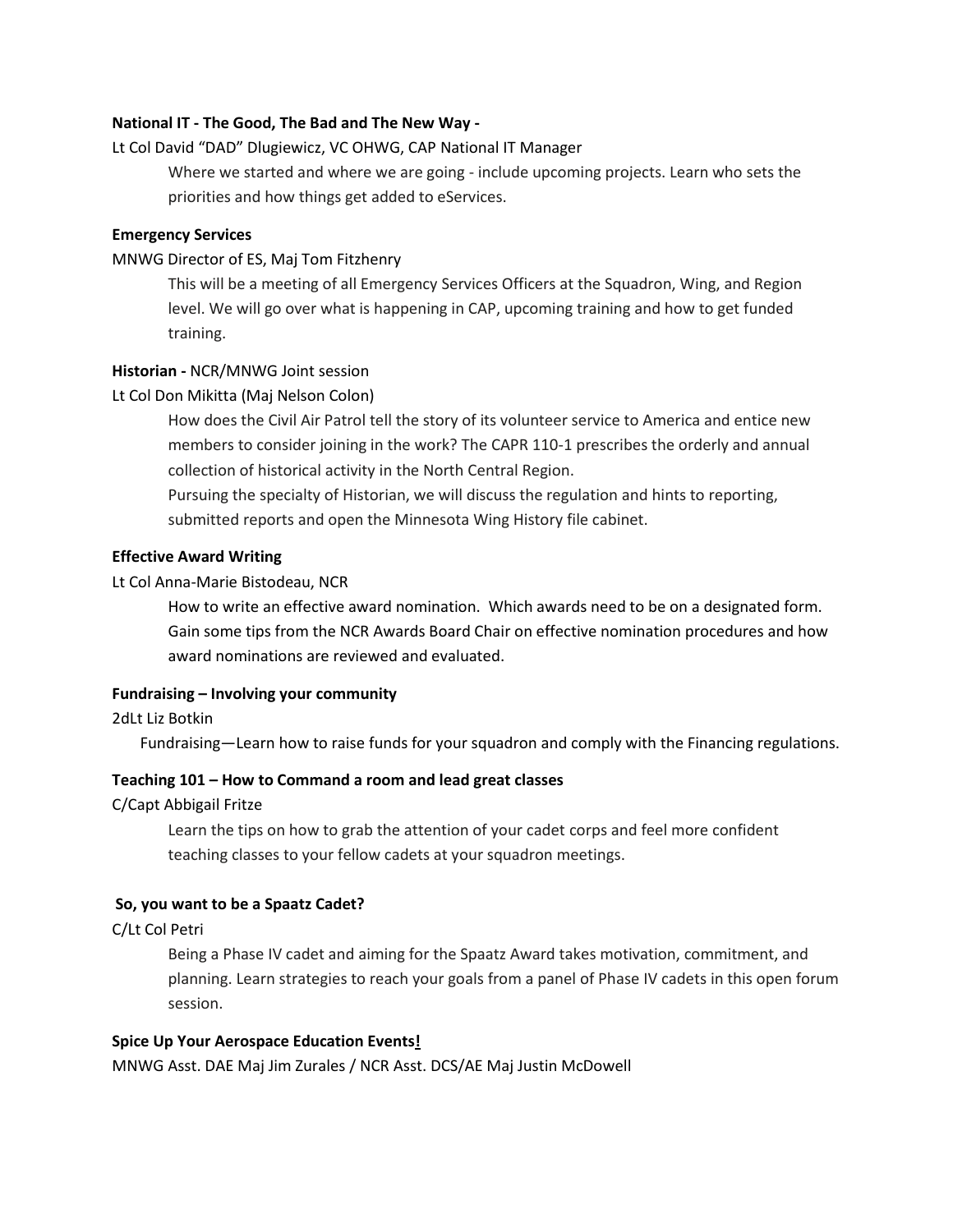Is your AE program stalling out? We'll share a planeload of ideas for AE nights and planning stimulating special events guaranteed to excite the aerospace animal within! MNWG Asst. DAE Maj Jim Zurales and NCR Asst. DCS/AE Maj Justin McDowell will help thrust your AE program into the stratosphere!

## *1400—1450*

## **SIRS - Male Officers, No! – the Safety Information and Reporting System**

MNWG, Director of Safety, Capt David Winters

When paperwork is required, paper isn't used. Come to this course to learn your way around SIRS including filling out Mishap Management and Hazard Reports. You will also learn a variety of ways to keep your members safety current.

## **Standard/Eval**

Capt Greg Bestul

Free flying – find out what funded flying is available to CAP pilots and crews. We will also cover the new AIF books, a review of operations qualifications items and the new look and features of the MNWG Operations website page.

#### **Chaplain**

## NCR/MNWG Joint , Lt Col Don Mikitta, Chp Jill Holm, CDI A-M Bistodeau

Ministry of presence to the membership of the Civil Air Patrol is the most important mission of the chaplain corp. The professionalism of the CAP Chaplain Corp is modeled after the Air Force Chaplain Service. Come and learn of the changes that are coming to your chaplain corp.

## *1400—1450 Cont.*

## **Administrative Officer Specialty Track / Qualifications**

Lt Col Gerry Rosenzweig

Need to work on your Administrative Officer Specialty Track rating? Then come to the administration Breakout session and work with both the region and wing Administrative Officers on getting those requirements signed off.

#### **Aerospace Education Anacronyms**

Lt Col Donald Hahn, IAWG, DCS/AEO NCR

Does it feel like our AE program has more anacronyms than a flight manual? Come learn about STEM, AEX, TOP and how these programs can help engage your members and engage your community. This session will give you the AE tools to reach Cadets and Senior Members! There will also be an opportunity for AEO's to exchange ideas and success stories.

#### **Encampment – Basic to Staff,**

C/Maj Richard Sylak Lt Daniel Hall, Lt Col Andrew Dew,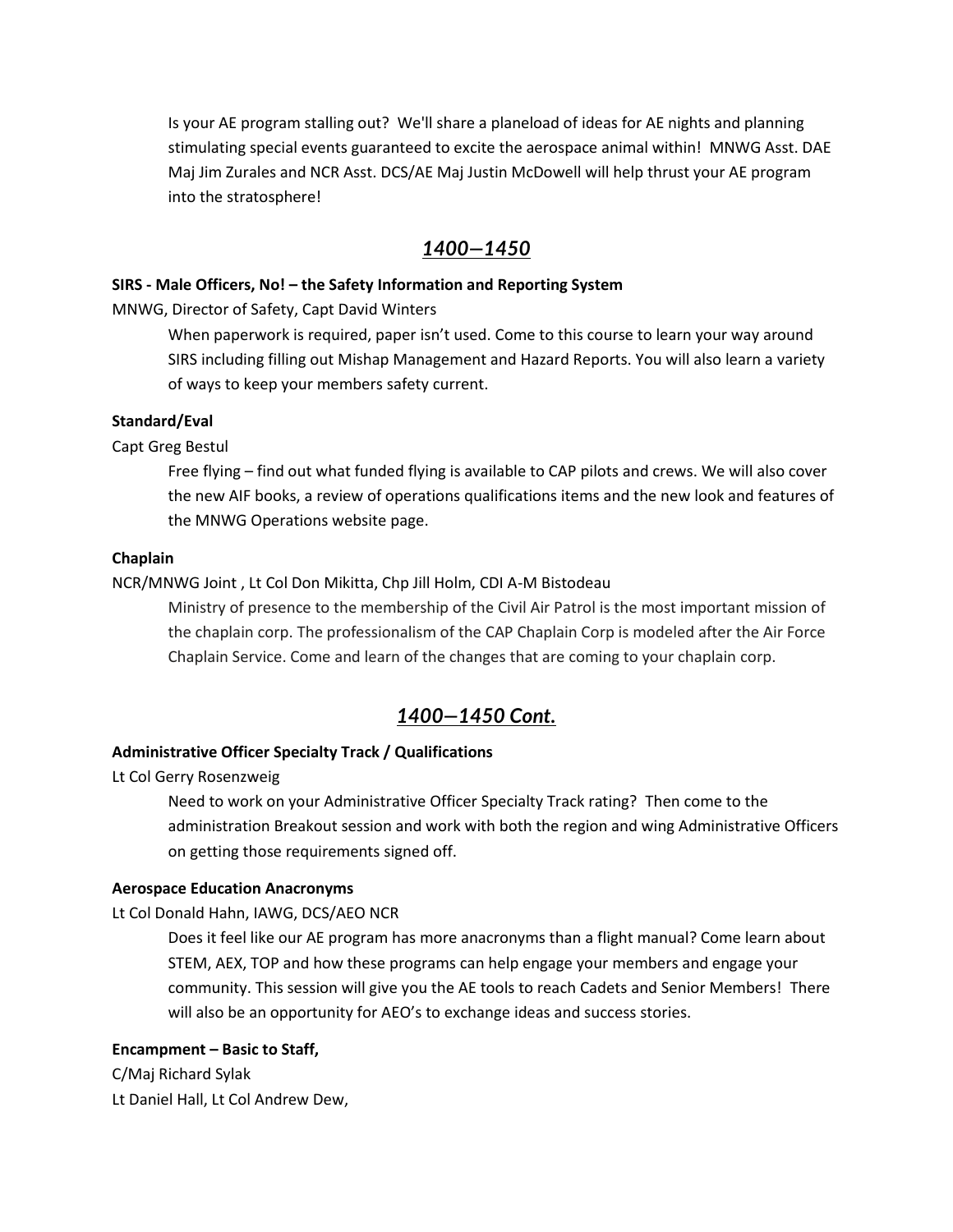All about how to prepare for encampment and how to, one day, be on staff.

#### **What is CAC (Cadet Advisory Council)?**

#### C/2d Lt Katherine Meyers

Observe a MNWG CAC meeting followed by an open Q&A session.

### **uSAS, Emergency Services emerging missions**

#### MNWG DES, Maj Tom Fitzhenry

Are you a sUAS pilots or do you want to be – then this session is for you! Learn about training levels and equipment covering Squadrons, Wing, and Region. The new NIST Pilot practical test being used by CAP will be introduced.

#### **Recruiting, Retention and Diversity Inclusion Summit**

#### Lt Col Bonnie Braun/Maj Justin McDowell

This is an open discussion session on Recruiting/Retention and Diversity, Equity and Inclusion that will include attendees as well as NCR/MN Recruiting and Retention, Diversity, PAO and CAC Recruiting and Retention subcommittee. Recruiting and Retention topics to be covered are the results of a recent CAC Recruiting and Retention survey. This session will explore ideas and methods on community engagement strategies. Topics will range from cohort recruiting, using technology and social media, retention activities and bringing awareness of Civil Air Patrol program to diverse and underrepresented areas. Cadets are encouraged to attend this session.

## **SUI—Inspections A to Z**

### NCR/IG Col Linette Lahan; MNWG/IG Maj Lion Templin and Team

See the entire process of an SUI, from the first notification to closing the last discrepancy in just 45 minutes. We'll cover the milestones, expectations, ways to prepare, and how to follow thorough to make every SUI a success

#### **Operations**

#### Capt Greg Erickson

2021 Successes, 2022 Goals and how can we as pilots and crews better best support CAP.

#### **Region Commanders' State of the Wing**

#### North Central Region Commanders

Hear from each Commander in the Region. Learn what other Wings are doing to engage members, build their units and develop partnerships.

#### **Creating your Squadron's Siteviz Website**

1st Lt Briannah McDaniel/1Lt Leah Staup

Does your squadron need the new Siteviz website format and don't know where to start? The